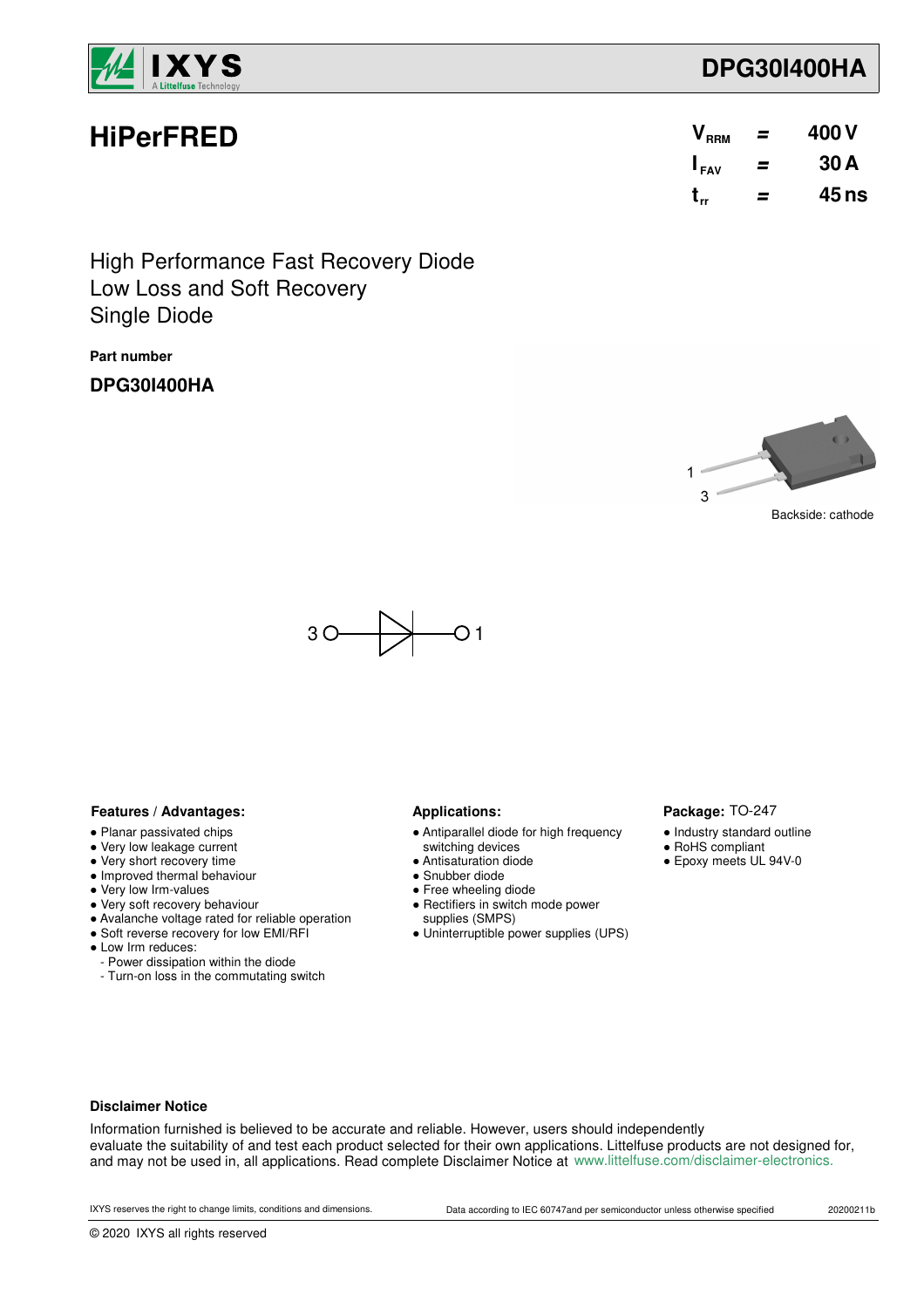

# **DPG30I400HA**

| <b>Fast Diode</b> |                                              |                                                                              |                                 |      | Ratings |      |           |
|-------------------|----------------------------------------------|------------------------------------------------------------------------------|---------------------------------|------|---------|------|-----------|
| Symbol            | <b>Definition</b>                            | <b>Conditions</b>                                                            |                                 | min. | typ.    | max. | Unit      |
| $V_{\text{RSM}}$  | max. non-repetitive reverse blocking voltage |                                                                              | $T_{VJ} = 25^{\circ}C$          |      |         | 400  | $\vee$    |
| $V_{RRM}$         | max. repetitive reverse blocking voltage     |                                                                              | $T_{VJ} = 25^{\circ}C$          |      |         | 400  | $\vee$    |
| $I_R$             | reverse current, drain current               | $V_{B}$ = 400 V                                                              | $T_{VJ} = 25^{\circ}C$          |      |         | 1    | $\mu$ A   |
|                   |                                              | $V_R$ = 400 V                                                                | $T_{VJ} = 150^{\circ}C$         |      |         | 0.2  | mA        |
| $V_F$             | forward voltage drop                         | 30 A<br>$I_{\rm c} =$                                                        | $T_{VJ} = 25^{\circ}C$          |      |         | 1.41 | V         |
|                   |                                              | 60 A<br>$I_F =$                                                              |                                 |      |         | 1.69 | V         |
|                   |                                              | 30 A<br>$ _{E} =$                                                            | $T_{\text{VJ}}$ = 150 °C        |      |         | 1.13 | $\vee$    |
|                   |                                              | 60 A<br>$I_F =$                                                              |                                 |      |         | 1.46 | V         |
| $I_{\text{FAV}}$  | average forward current                      | $T_c = 135$ °C                                                               | $T_{\text{VI}} = 175^{\circ}C$  |      |         | 30   | A         |
|                   |                                              | rectangular<br>$d = 0.5$                                                     |                                 |      |         |      |           |
| $V_{F0}$          | threshold voltage                            |                                                                              | $T_{V_1} = 175^{\circ}C$        |      |         | 0.76 | $\vee$    |
| rF                | slope resistance                             | for power loss calculation only                                              |                                 |      |         | 10.7 | $m\Omega$ |
| $R_{thJC}$        | thermal resistance junction to case          |                                                                              |                                 |      |         | 0.95 | K/W       |
| $R_{\text{thCH}}$ | thermal resistance case to heatsink          |                                                                              |                                 |      | 0.3     |      | K/W       |
| $P_{\text{tot}}$  | total power dissipation                      |                                                                              | $T_c = 25^{\circ}C$             |      |         | 160  | W         |
| $I_{FSM}$         | max. forward surge current                   | t = 10 ms; (50 Hz), sine; $V_R = 0$ V                                        | $T_{VJ} = 45^{\circ}C$          |      |         | 360  | A         |
| $C_{J}$           | junction capacitance                         | $V_B = 200 V$ f = 1 MHz                                                      | $T_{VJ} = 25^{\circ}C$          |      | 32      |      | pF        |
| $I_{\rm RM}$      | max. reverse recovery current                |                                                                              | $T_{VJ} = 25 °C$                |      | 4       |      | A         |
|                   |                                              |                                                                              | $T_{\text{VI}} = 125 \text{°C}$ |      | 8.5     |      | A         |
| $t_{rr}$          | reverse recovery time                        | $I_F = 30 \text{ A}; V_R = 270 \text{ V}$<br>-di <sub>F</sub> /dt = 200 A/µs | $T_{VJ} = 25 °C$                |      | 45      |      | ns        |
|                   |                                              |                                                                              | $T_{VJ} = 125 °C$               |      | 85      |      | ns        |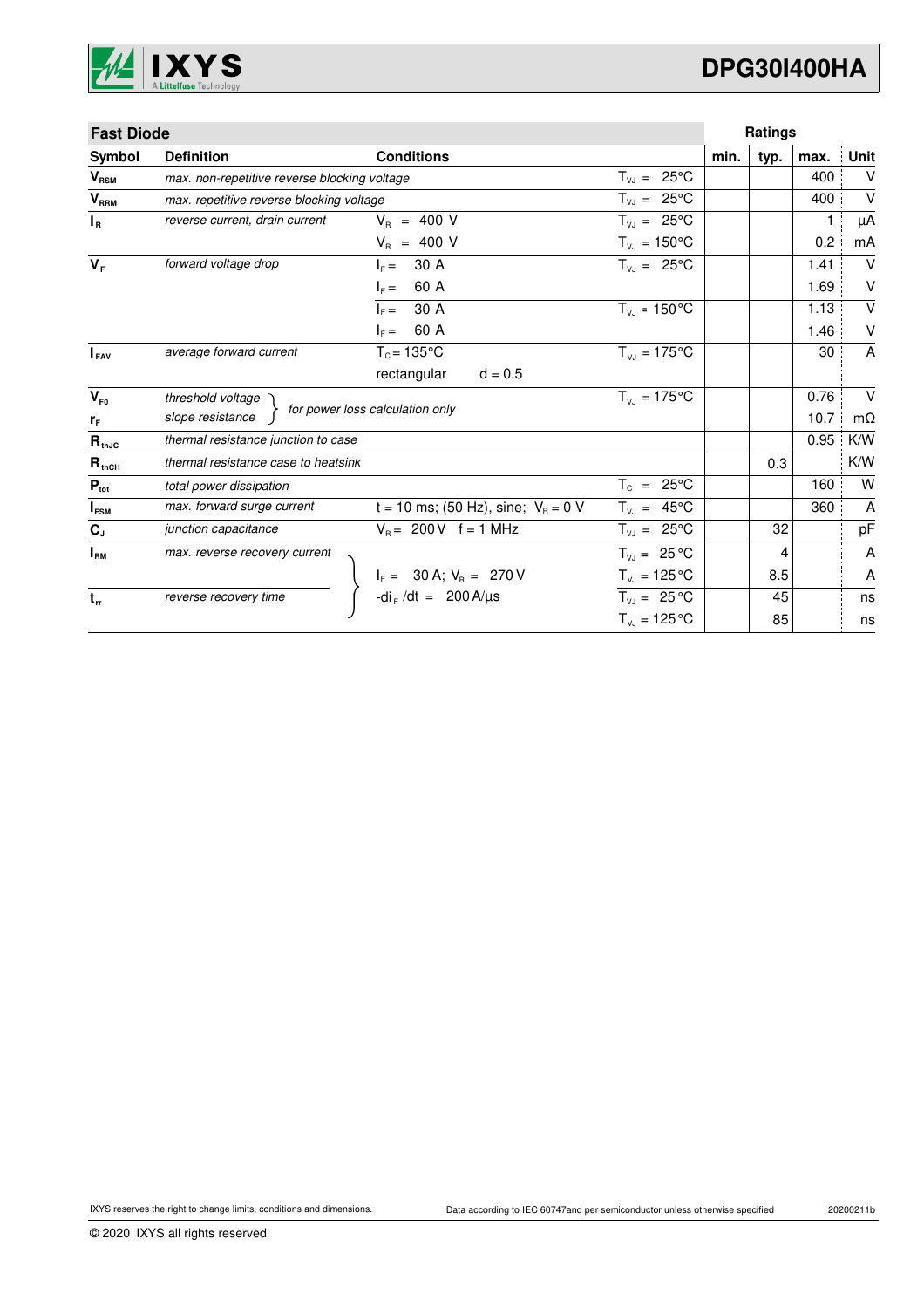

# **DPG30I400HA**

| <b>TO-247</b><br>Package  |                              |                   |       | <b>Ratings</b> |      |      |  |
|---------------------------|------------------------------|-------------------|-------|----------------|------|------|--|
| Symbol                    | <b>Definition</b>            | <b>Conditions</b> | min.  | typ.           | max. | Unit |  |
| <sup>I</sup> RMS          | <b>RMS</b> current           | per terminal      |       |                | 50   | A    |  |
| $T_{\nu J}$               | virtual junction temperature |                   | -55   |                | 175  | °C   |  |
| $T_{op}$                  | operation temperature        |                   | $-55$ |                | 150  | °C   |  |
| $\mathsf{T}_{\text{stg}}$ | storage temperature          |                   | -55   |                | 150  | °C   |  |
| Weight                    |                              |                   |       | 6              |      | g    |  |
| M <sub>D</sub>            | mounting torque              |                   | 0.8   |                | 1.2  | Nm   |  |
| $F_c$                     | mounting force with clip     |                   | 20    |                | 120  | N    |  |

Product Marking



#### **Part description**

- D Diode =
- P HiPerFRED =
- G 30 = extreme fast = Current Rating [A]
- I = Single Diode
- 400 Reverse Voltage [V] =
- $HA = TO-247AD(2)$

| Ordering | Ordering Number | Marking on<br>Product | Mode<br><b>Delivery</b> | $\cdot$ .<br>Quantity | Code No. |
|----------|-----------------|-----------------------|-------------------------|-----------------------|----------|
| Standard | DPG30I400HA     | DPG30I400HA           | ube                     | 30                    | 507320   |

|                     | <b>Equivalent Circuits for Simulation</b> |                      | * on die level | $T_{V_1} = 175^{\circ}C$ |
|---------------------|-------------------------------------------|----------------------|----------------|--------------------------|
|                     | $R_0$ –                                   | Fast<br><b>Diode</b> |                |                          |
| $V_{0 \text{ max}}$ | threshold voltage                         | 0.76                 |                |                          |
| $R_{0 \text{ max}}$ | slope resistance *                        |                      |                | $m\Omega$                |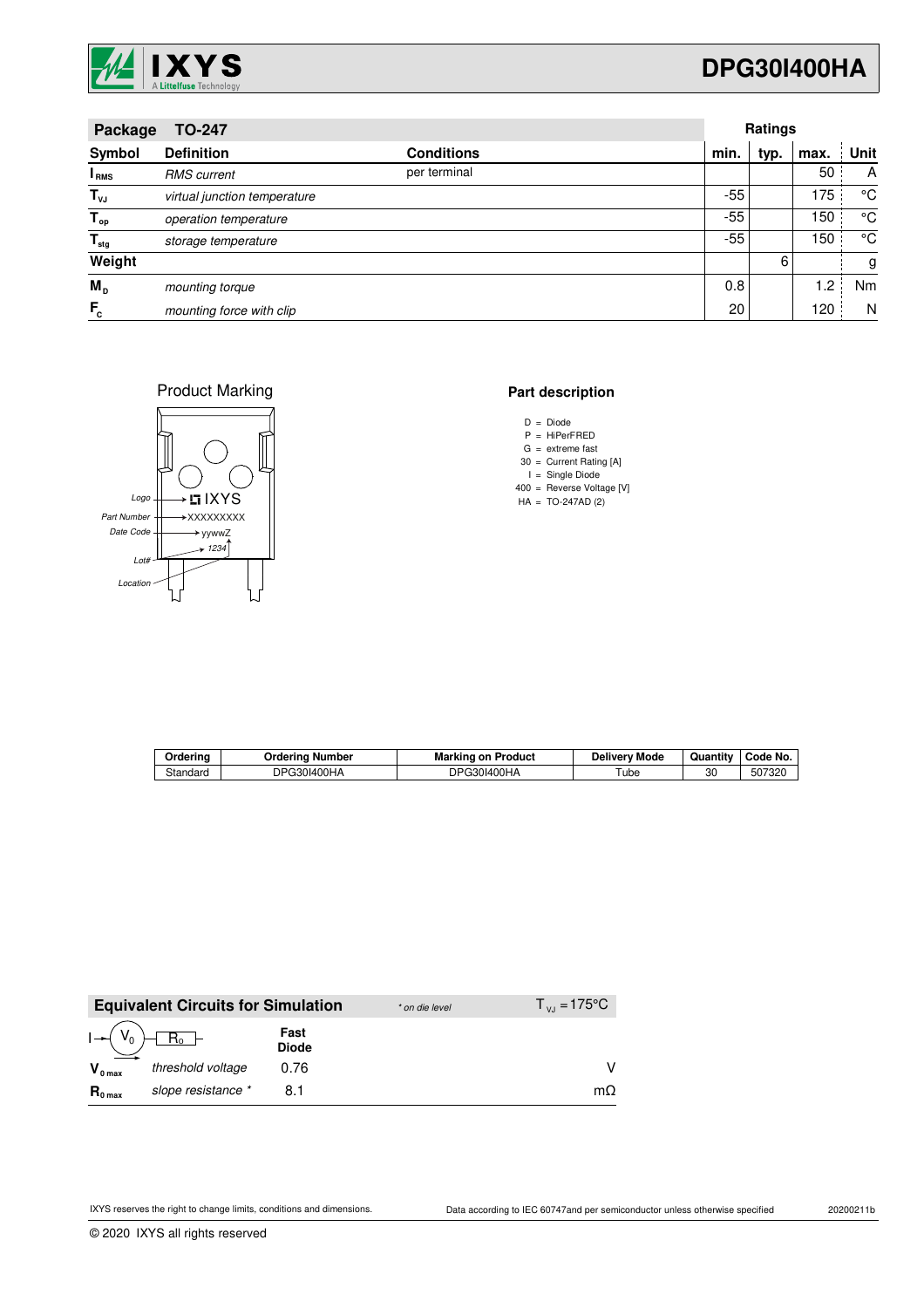

# **Outlines TO-247**



| Sym.           | <b>Inches</b> |       | Millimeter |             |  |
|----------------|---------------|-------|------------|-------------|--|
|                | min. L        | max.  | min.       | max.        |  |
| A              | 0.185         | 0.209 | 4.70       | 5.30        |  |
| A <sub>1</sub> | 0.087         | 0.102 | 2.21       | 2.59        |  |
| A <sub>2</sub> | 0.059         | 0.098 |            | 1.50 2.49   |  |
| D              | 0.819         | 0.845 |            | 20.79 21.45 |  |
| E              | 0.610         | 0.640 |            | 15.48 16.24 |  |
| E <sub>2</sub> | 0.170         | 0.216 |            | 4.31 5.48   |  |
| e              | 0.430 BSC     |       | 10.92 BSC  |             |  |
| L              | 0.780         | 0.800 | 19.80      | 20.30       |  |
| L1             |               | 0.177 |            | 4.49        |  |
| ØΡ             | 0.140         | 0.144 | 3.55       | 3.65        |  |
| Q              | 0.212         | 0.244 | 5.38       | 6.19        |  |
| S              | 0.242 BSC     |       | 6.14 BSC   |             |  |
| b              | 0.039         | 0.055 | 0.99       | 1.40        |  |
| b2             | 0.065         | 0.094 | 1.65       | 2.39        |  |
| b4             | 0.102         | 0.135 | 2.59       | 3.43        |  |
| C              | 0.015         | 0.035 | 0.38       | 0.89        |  |
| D1             | 0.515         |       | 13.07      |             |  |
| D <sub>2</sub> | 0.020         | 0.053 | 0.51       | 1.35        |  |
| E1             | 0.530         |       | 13.45      |             |  |
| ØP1            |               | 0.29  |            | 7.39        |  |



© 2020 IXYS all rights reserved